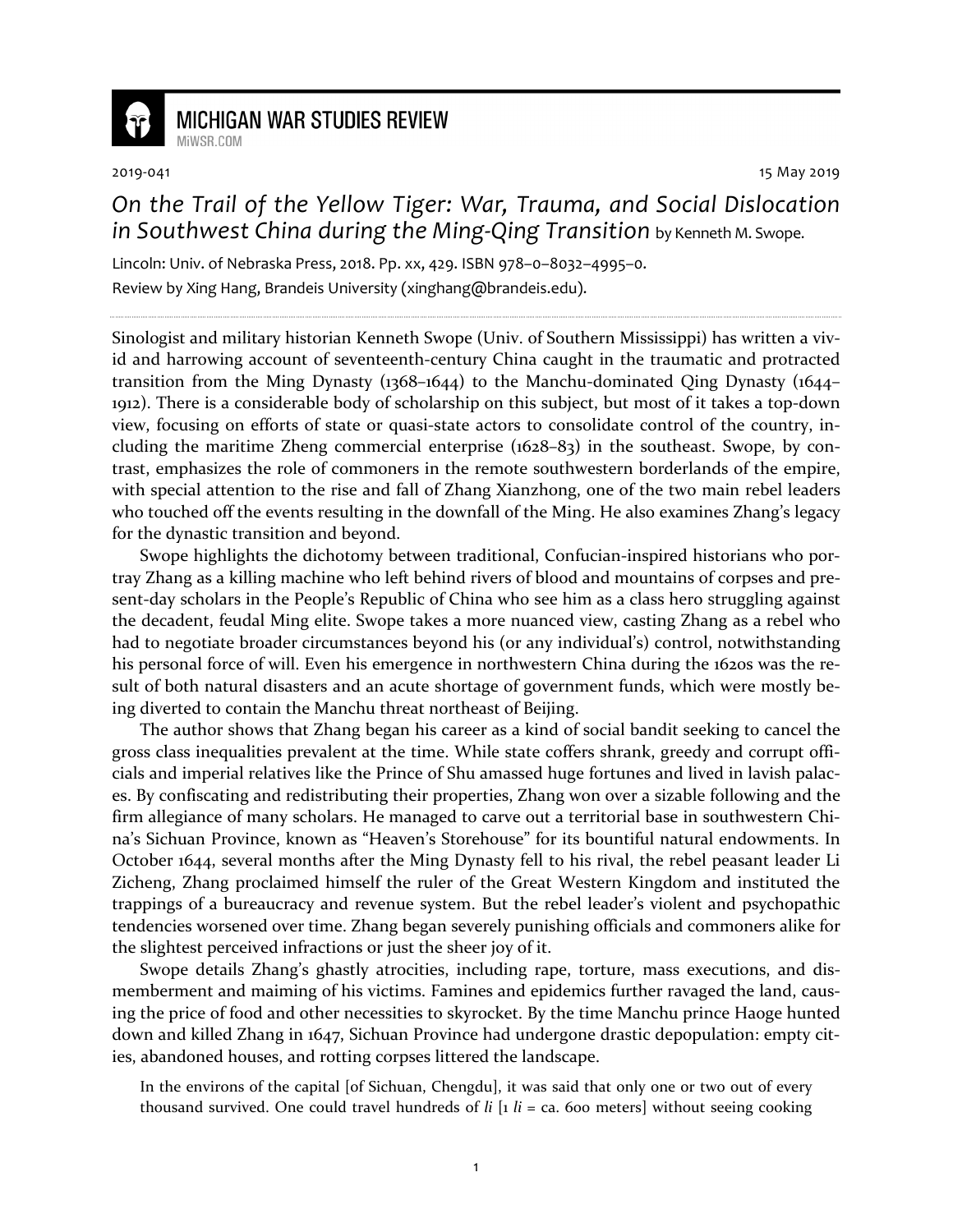fires or any signs of human inhabitation. Some of the few people still left alive were missing hands or other body parts as a result of Zhang's policies, grim reminders of his bloody rule. Trees and weeds overran the cities, and tigers routinely prowled their desolate lanes and alleys. (141)

Among the survivors who remained in the province, many of them hid and lived like animals for decades in the dense forests and mountains. Swope recounts the story of "two wild people whose fingernails were so sharp that they could take down deer with them.... [Others'] bodies became covered with fur as they reverted to a more natural state"  $(141-42)$ . To survive, common people consumed wild grasses and animal remains, or even resorted to cannibalism. Swope consistently evokes the human costs of political chaos and warfare.

Although contemporary writers who lived through the dynastic transition tended to exclusively blame Zhang Xianzhong for the killing sprees, Swope correctly notes that the death and suffering continued for decades *after his demise*. A prolonged conflict between his remnant followers, the Southern Ming, and the Manchus throughout the 1650s exacerbated the plight of the common people in southwestern China. Both parties to the struggle, suffering acute shortages of revenues and supplies, engaged in plunder, killing, looting, burning, and rape. These atrocities spread from Sichuan to neighboring Guizhou and Yunnan provinces. Behind the scramble for resources lay an empire-wide depression marked by the same extended deflation that had contributed to the initial collapse of the Ming in Beijing in 1644. Swope could have made his narrative even more compelling by more closely linking his empirical observations to the broader economic situation in China and elsewhere in the world, including the impact of declining silver imports from Japan and the Americas.

In the second half of the book, Swope discusses Zhang's posthumous influence on events during the Ming-Qing transition. Two of his "adopted sons," Sun Kewang and Li Dingguo, carried their dead leader's military power to greater levels of sophistication by learning from his mistakes. Ironically, they joined forces with the Southern Ming troops and upheld the pretender Yongli. Swope correctly labels this a military alliance rather than a submission, since Sun and Li maintained their chains of command and bases in Guizhou and Yunnan. Whether driven by opportunism, desperation, or a desire to restore Han Chinese rule and expel the barbarian Manchus, these bandit leaders, whose rebellion initially destabilized the Ming, eventually became the final, most successful guardians of the tottering dynasty. Indeed, until the mid-1650s, they played an instrumental role in stabilizing the Yongli court. Sun Kewang was an excellent administrator and established a rational revenue collection system in Yunnan. In a series of brilliant campaigns, Li Dingguo, a master at strategy, inflicted heavy defeats upon Qing forces, killing several top commanders and princes, and making significant territorial gains. The Yongli emperor provided the symbolism and legitimacy around which the entire movement cohered.

However, as Swope argues, the regional militarization and warlordism that had enabled the rise of Zhang Xianzhong and Li Zicheng continued to hamper effective cooperation between Sun Kewang and Li Dingguo. Their independent bases of power reflected their distinct personalities. Chinese historians typically criticize Sun for striving to undermine Li's initiatives at every turn, triggering open internecine warfare in 1656. Swope, on the other hand, also blames Li Dingguo for not seeking Sun's administrative expertise and for stealing his top commanders. Meanwhile, Yongli proved too weak-willed to mediate and provide leadership when it was most needed. By 1657, the cooperation had fallen apart. Sun surrendered to the Manchus and Yongli and his entourage fled to Myanmar two years later. Li Dingguo made foolhardy and costly attempts to bring the ruler back to Yunnan. In 1661, Qing forces under Wu Sangui captured Yongli and executed him in the provincial capital of Kunming. Around the same time, Li Dingguo died a bitter and lonely